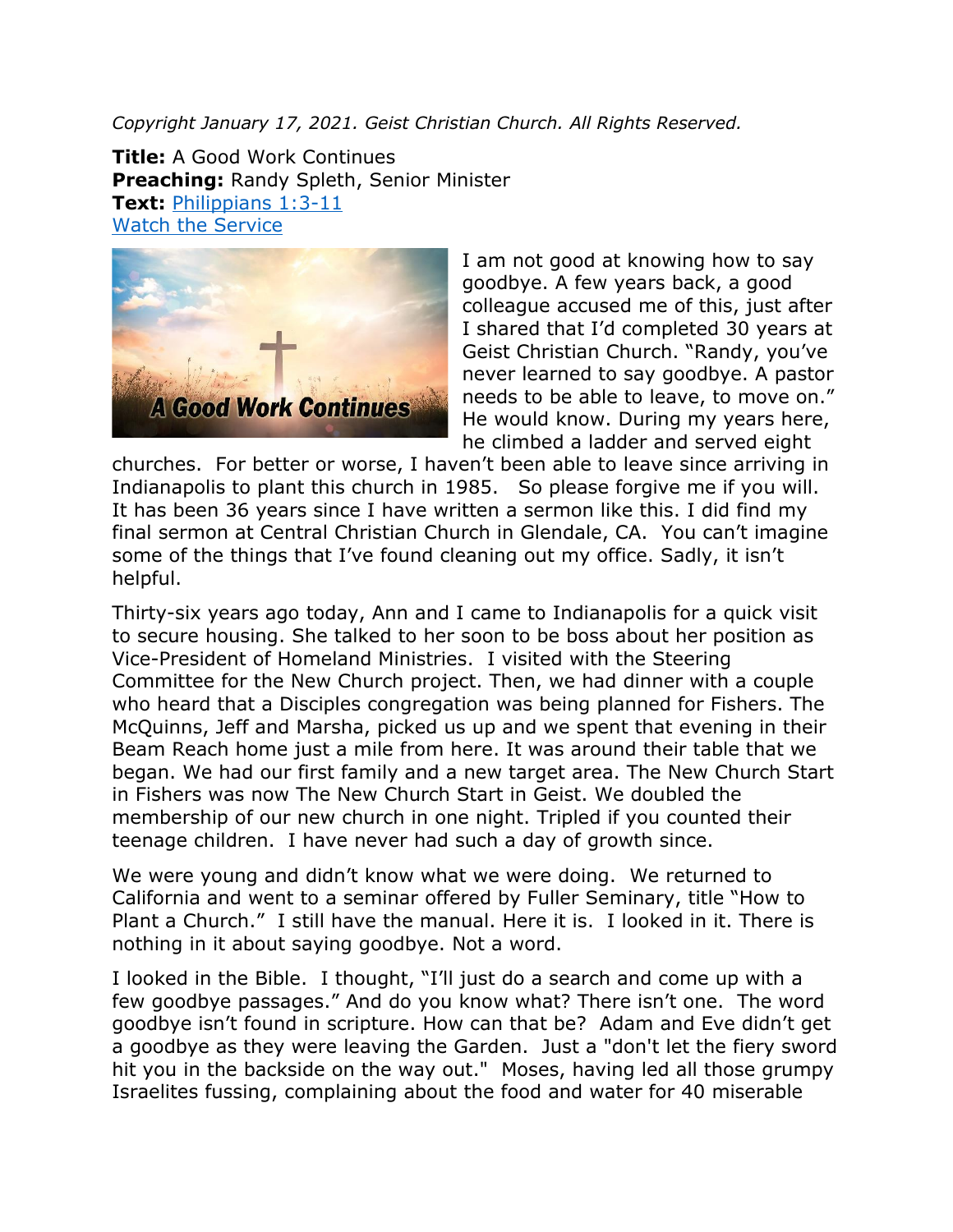years: no goodbye. King David, who united God's people into one nation: no goodbye. Jesus doesn't even offer the word. Ascending into heaven on a cloud of glory, he didn't bother with goodbye. Rather, he said, **"**Go therefore and make disciples of all nations, baptizing them in the name of the Father and of the Son and of the Holy Spirit, teaching them to obey everything that I have commanded you." (Matthew 28:19-20a) There's not goodbye in that. It's just the opposite because he says one last thing. "Remember, I am with you always, to the end of the age." (Matthew 28:20b)

He was reminding them of a promise. I'm not abandoning you. I'm not deserting you. "I will not leave you orphaned; I am coming to you…"(John 14:18) While we will be separating for a little while, while my body goes, my love remains. And that sound you hear within will be me cheering you on from heaven, being your Advocate and companion.<sup>i</sup>

There is no goodbye in that because there is no goodbye. He is with us. And there is no goodbye because we aren't finished. That's what Jesus was saying. You've got work to do. Disciples to find and believers to baptize. Students to teach and commandments to follow. It's Jesus telling us that we are a part of a story, a story being written and we are in the middle of it. It's a love story, God's love story that begins with creation and the breath of life. It has a cross in the middle, in the end, a king, who will embrace us with His redeeming love.

This is exactly what Paul is saying to his new church plant in Philippi. I've always had affection for his new church ministry. Acts 16 says while on a missionary journey, he came to the city of Philippi. There were no Christians in the city. There weren't even enough Jews to have a synagogue. The best Paul could find was a small Jewish prayer meeting, composed mostly of women, which met under some trees by the river. He joined them, began to speak about Christ, and the Lord opened the heart of one of the ladies named Lydia.ii

 Just like that McQuinn family, she made her home available and the church was born right then and there. It was a church that God watches over and blessed, just like us. They prayed together, just like us. They love each other, just as we have loved each other. It brought Paul immense joy just as you have brought me joy in serving you.

Paul writes from prison, not to say goodbye but to remind them what Jesus teaches. He says, "I am confident of this, that the one who began a good work among you will bring it to completion by the day of Jesus Christ." (Philippians 1:6) The story isn't finished. God's love story is still being written. It won't be finished until the redemptive day of Jesus Christ. And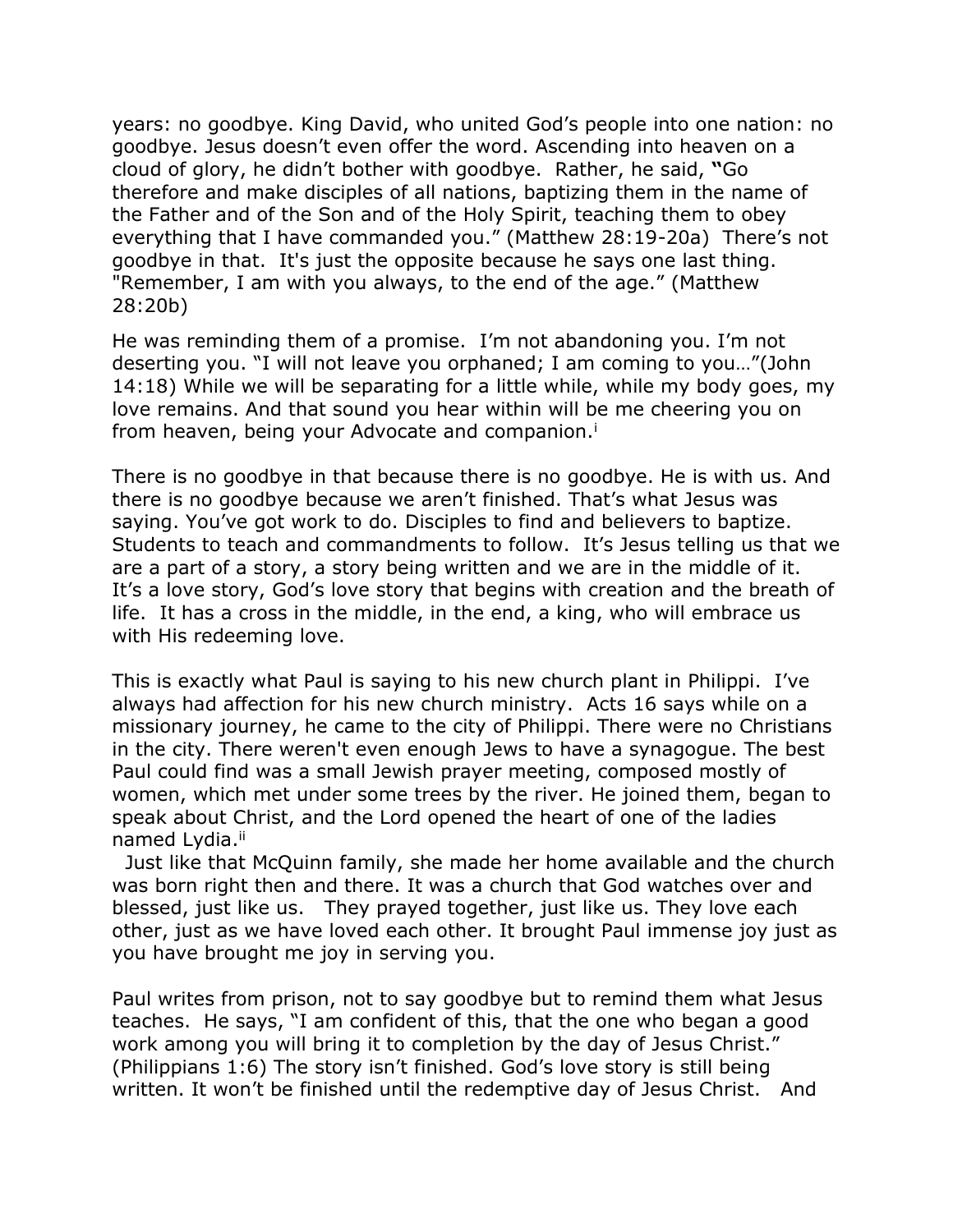with God as his witness, he prays that their love may overflow as their good work continues and it will produce a "harvest of righteousness that comes through Jesus Christ for the glory and praise of God." (Philippians 1:11)

It is a good word for us today because, too often, we forgot this about this challenge in a difficult season of our lives, and oh what a difficult season we are in. We can become overwhelmed by all of the problems—raging pandemic, racial injustice, political turmoil, and social unrest. It is such a difficult time and so many problems.

Our Lord teaches us this truth. Life is not a problem to be solved. It is a story to be written. Again, life is not a problem to be solved. It is a story to be written and for those who are believers, each bears the responsibility to help write this love story. We do that with good works and even in the most difficult time, we can because He is with us. He cheers us on as our Advocate and companion. You can see why there are no goodbyes in the Bible.

There is, of course, another reason. The word goodbye doesn't show up in the English language until the  $16<sup>th</sup>$  century. It evolved over time, a contraction of a phrase, God be with thee, God be with you. For centuries before that, when people were departing, they didn't just say, I'm leaving. They offered, God be with you. It was a prayer, a heartfelt wish. A benediction. While I cannot be with you, may God be with you.

About 150 years ago, there was a hymnist name Jeremy Rankin. When he too discovered that this was the origin of the word goodbye, he wrote a hymn. "God be with you till we meet again. By His counsel's guide, uphold you, With His sheep securely fold you; God is with you till we meet again."

He wrote it so that every week the people in that little church that he was serving could sing those words over each other. And it was so powerful, that when World War 1 came, they put those words on postcards and sent them with soldiers so that they could face whatever comes. God be with you. But of course, isn't that what Jesus is saying "Remember, I am with you always, to the end of the age." (Matthew 28:20b)

So, we don't say goodbye. We say God be with you. And God has been with us. From the beginning moments 36 years ago to this very day, God has richly blessed our congregation, with you. Each of you, whether they're at the very beginning or newly arrived, God's good work in Christ Jesus continued because you brought your story into our story and it became God's story. You brought your heart for God and heart for people and together we've praise God and cared for one another. And that good work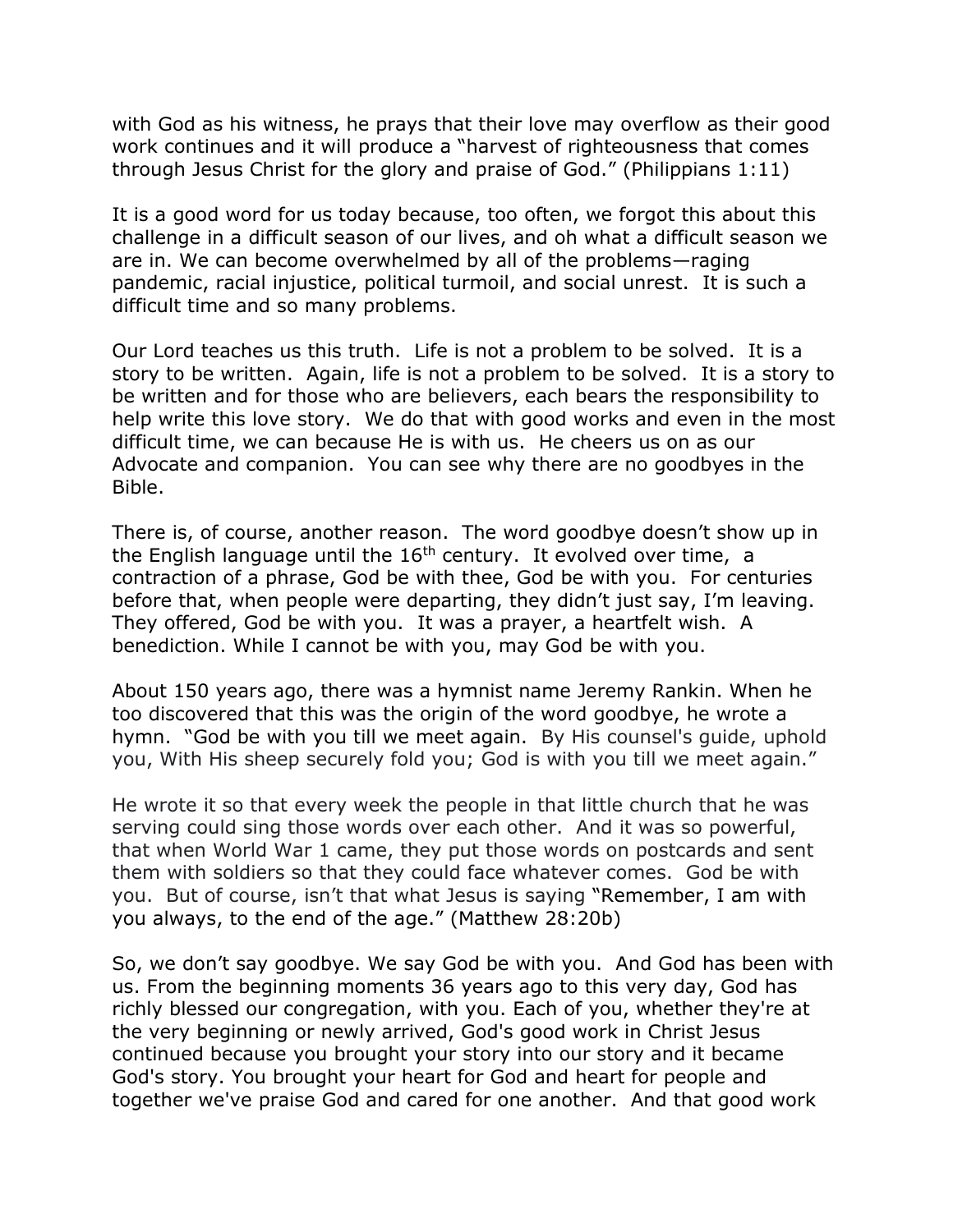continues. Your spiritual growth, your gifts of service are true signs of God's presence among us. And all of that good work continues because "I am confident of this, that the one who began a good work among you will continue you until it is brought to completion by Jesus Christ."

So, God be with you. God be with you, young people. You have a long, bright, and wonderful future in front of you with big dreams. I hope it is far more than you can imagine but I hope you write your story in ways that will help the good work continue, that you will love God, follow Jesus, and care for your neighbor. iii

God be with you old folks because since I started this church, I have joyfully joined your ranks. Your future is shorter than it once was and you might be puzzled about your life or even disappointed about how things are turning out, given the challenges you face, we face. If so, I remind you that Paul says to all of us. Everything…. reputation, money, status, position, health can be taken from us will be taken from us. But it doesn't matter. Why? "Though outwardly we are wasting away, yet inwardly we are being renewed day by day" (2 Corinthians 4:16). Because God is with us, with you! Continue to invest, your heart, your resources, your love so that a good work continues.

God be with you middle folk for very soon, far sooner than you imagine, you will be old people. You don't need to hurry to get there. Don't live exhausted. Don't chase that which in the end will waste away. And don't live alone. Love God and the world God has given you. Love your neighbor so that a good work continues.

God be with you, staff. What a wonderful staff we had and have. Over the 36 years, gifted and dedicated people and with many who have served alongside me for several decades. They deserve the greatest credit for the accomplishments of our congregation and I'm sure that because of their heart for God and heart for people I am confident a good work will continue and it will bring me joy.

God be with you Mud Creek; God be with you Promise Road. Dream big. Aim high. Be Great. Passionately invite. Pray unceasingly as you love God and love people. If you do, like Paul, "I am confident of this, that the one who began a good work among you will bring it to completion by the day of Jesus Christ." (Philippians 1:3)

Above all, God be with each of you in the person of Jesus. May each of you know him as your constant companion as you write your story, in this place, and your life journey. He promises he won't abandon you, won't leave you